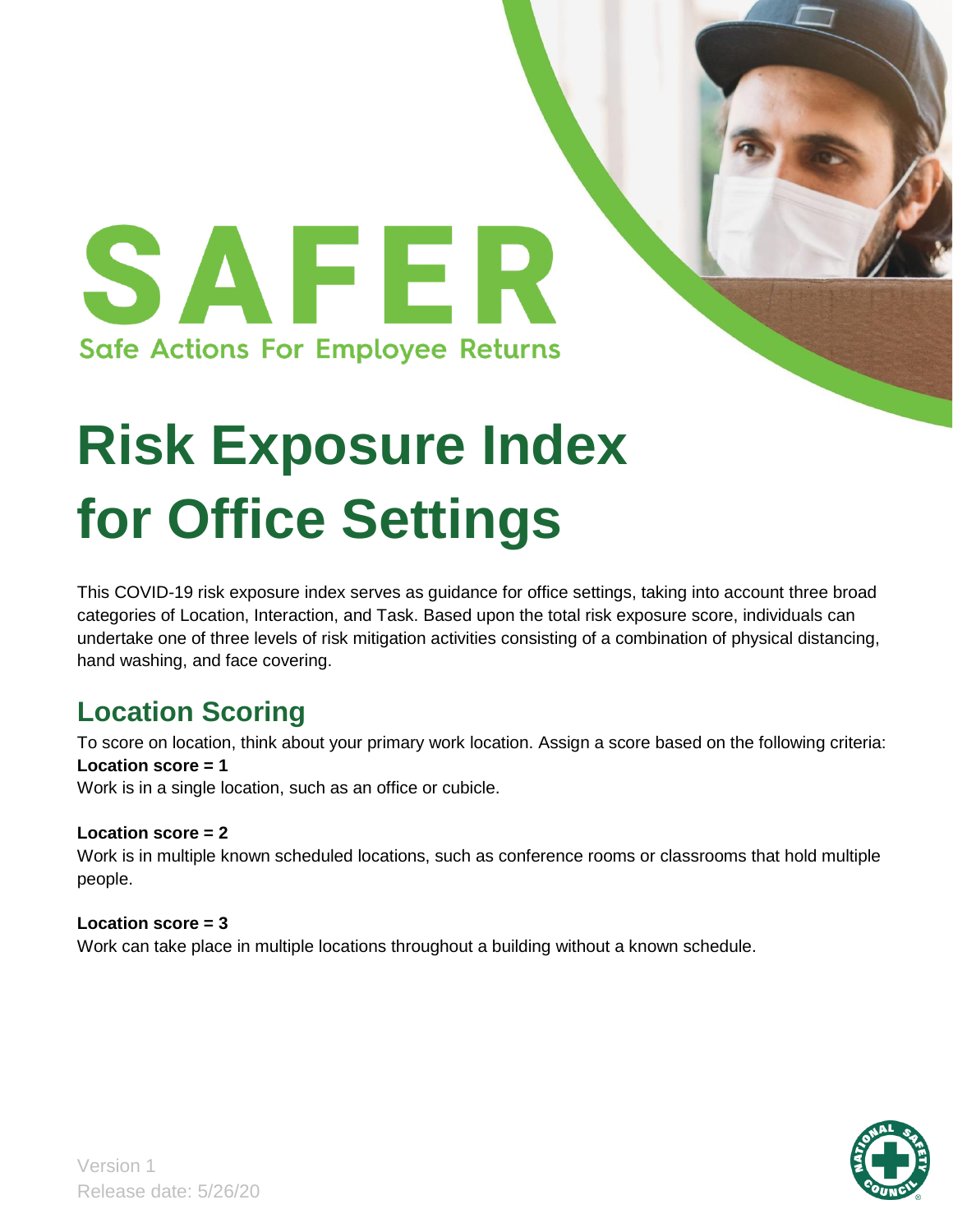## **SAFER Safe Actions For Employee Returns**

# **Interaction Scoring**

To score on interaction, think about how many people you may encounter as part of your job, for how often, and for how long. Assign a score based on the following criteria:

### **Interaction score = 1**

Interaction with 5 or fewer people. Interaction means being in the same space 6 feet or more apart for 15 minutes or fewer. Work takes place in separate cubicles or offices.

### **Interaction score = 2**

Interaction with more than 5 people. Interaction means being in the same space 6 feet or more apart for more than 15 minutes. Work can take place in cubicles, offices, or conference rooms.

### **Interaction score = 3**

Work requires interaction with any number of people for any length of time at a distance of closer than 6 feet. Work can take place in cubicles, offices, conference rooms, or large common areas.

# **Task Scoring**

To score on task, think of your activities and how closely you interact with people while performing your tasks. Assign a score based on the following criteria:

### **Task score = 1**

Work does not require you to interact directly with others. Maintaining a distance of 6 feet is easy and standard procedure.

### **Task score = 2**

Work tasks make it difficult or irregular to maintain a distance of 6 feet between individuals.

### **Task score = 3**

Work tasks require you to regularly be within 6 feet of other individuals. You may be required to touch people or objects handed to you by other people.

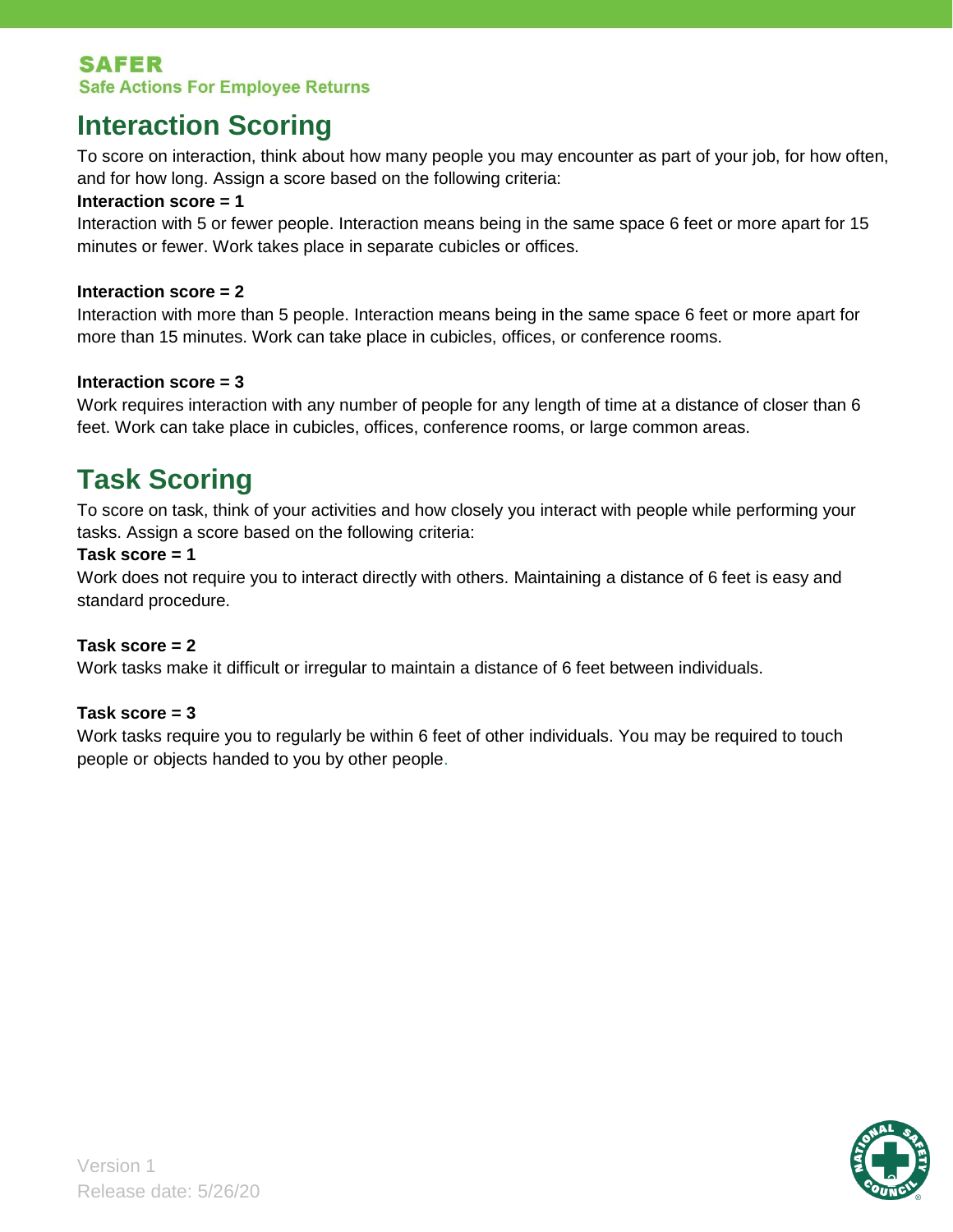